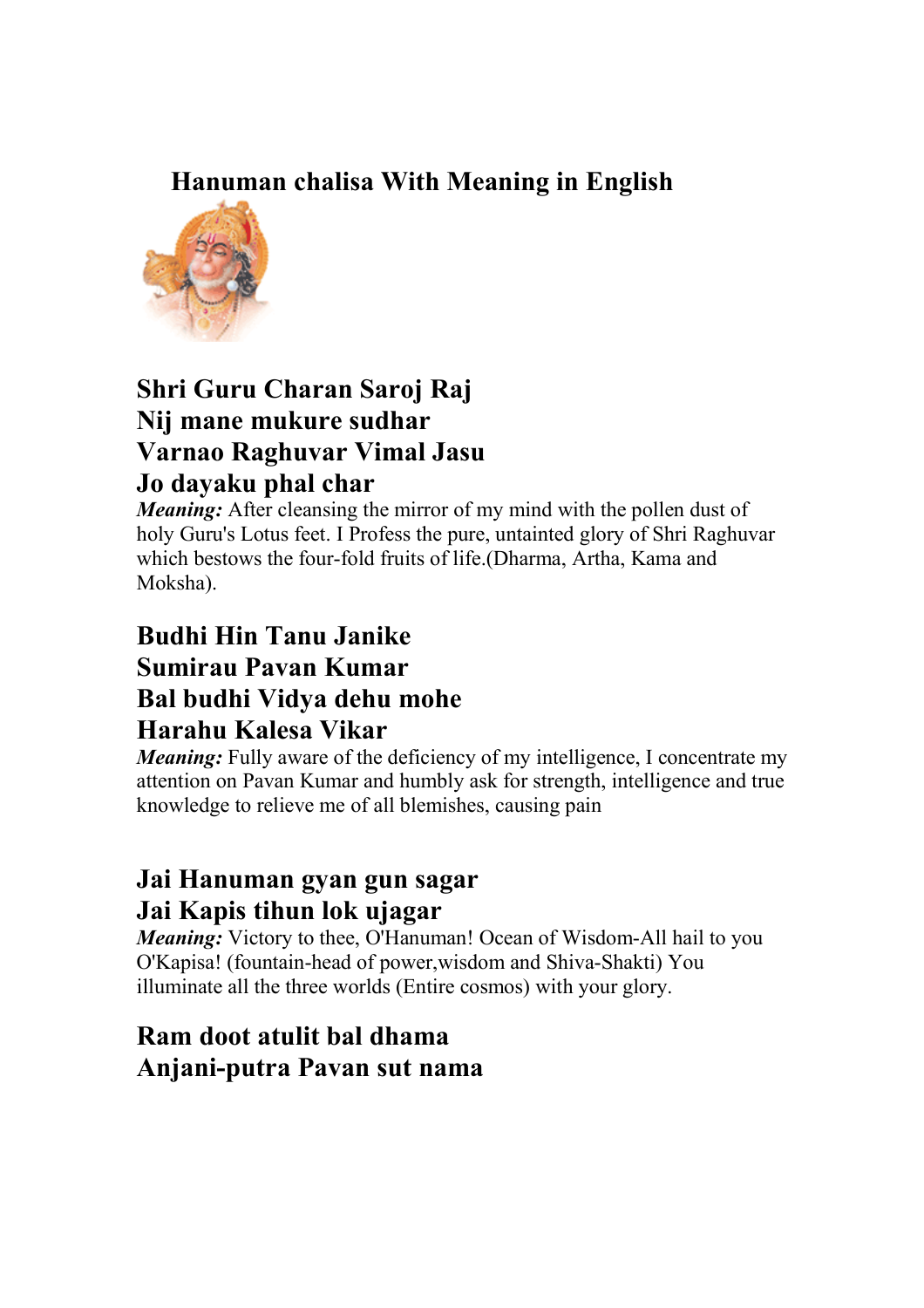*Meaning:* You are the divine messenger of Shri Ram. The repository of immeasurable strength, though known only as Son of Pavan (Wind), born of Anjani

# **Mahavir Vikram Bajrangi Kumati nivar sumati Ke sangi**

*Meaning:* With Limbs as sturdy as Vajra (The mace of God Indra) you are valiant and brave. On you attends good Sense and Wisdom. You dispel the darkness of evil thoughts.

# **Kanchan varan viraj subesa Kanan Kundal Kunchit Kesa**

*Meaning*: Your physique is beautiful golden coloured and your dress is pretty. You wear ear rings and have long curly hair.

# **Hath Vajra Aur Dhuvaje Viraje Kandhe moonj janehu sajai**

*Meaning*: You carry in your hand a lightening bolt along with a victory (kesari) flag and wear the sacred thread on your shoulder.

#### **Sankar suvan kesri Nandan Tej pratap maha jag vandan**

*Meaning:* As a descendant of Lord Sankar, you are a comfort and pride of Shri Kesari. With the lustre of your Vast Sway, you are propitiated all over the universe.

# **Vidyavan guni ati chatur Ram kaj karibe ko aatur**

*Meaning:* You are the repository of learning, virtuous and fully accomplished, always keen to carry out the behest's of Shri Ram.

# **Prabu charitra sunibe ko rasiya Ram Lakhan Sita man Basiya**

*Meaning:* You are an ardent listener, always so keen to listen to the narration of Shri Ram's Life Stories. Your heart is filled with what Shri Ram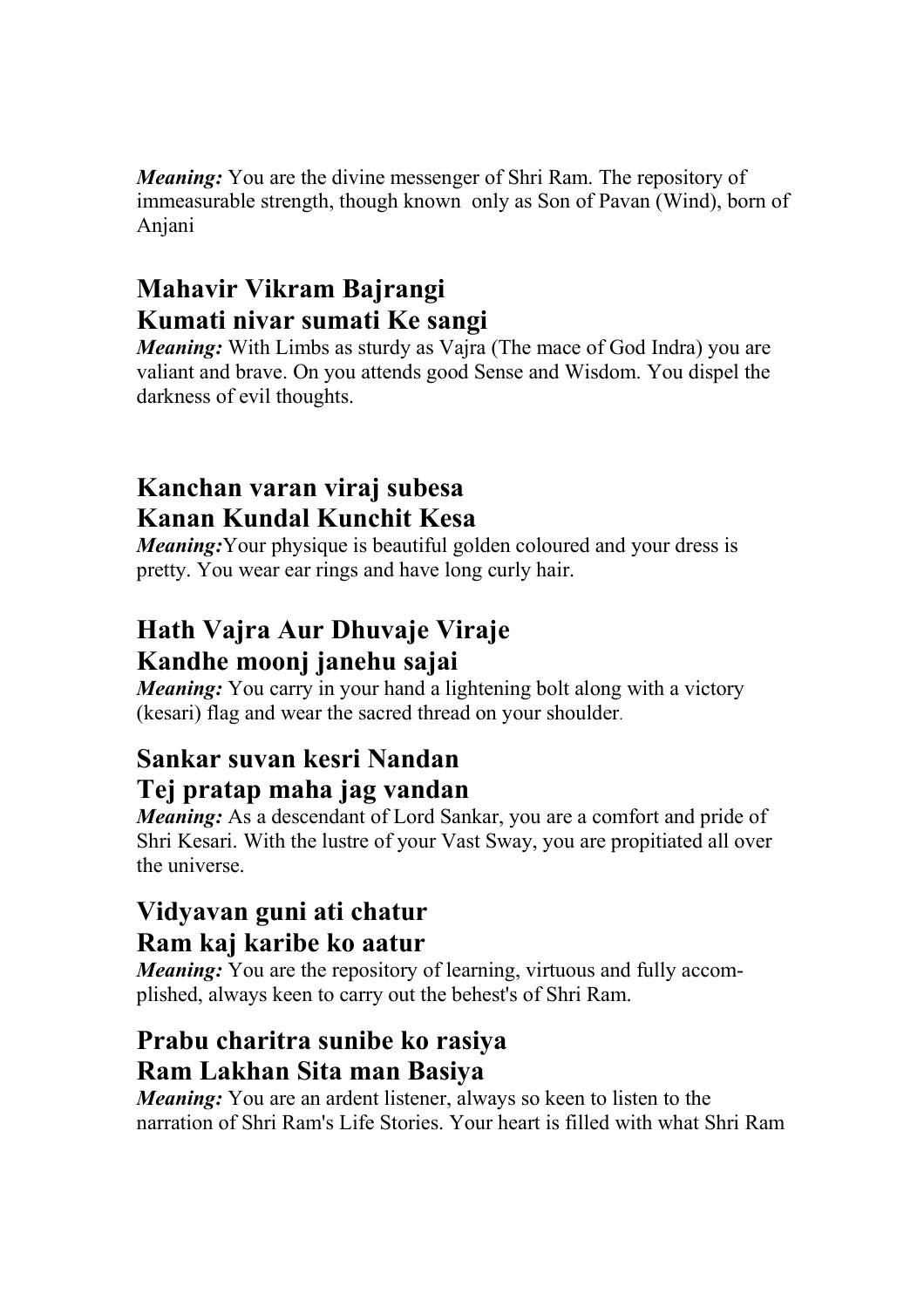stood for. You therefore always dwell in the hearts of Shri Ram, Lakshman and Sita.

# **Sukshma roop dhari Siyahi dikhava Vikat roop dhari lanka jarava**

*Meaning:* You appeared before Sita in a Diminutive form and spoke to her in humility. You assumed an awesome form and struck terror by setting Lanka on fire.

# **Bhima roop dhari asur sanghare Ramachandra ke kaj sanvare**

*Meaning*: With over-whelming might you destroyed the Asuras (demons) and performed all tasks assigned to you by Shri Ram with great skill.

# **Laye Sanjivan Lakhan Jiyaye Shri Raghuvir Harashi ur laye**

*Meaning:* You brought Sanjivan (A herb that revives life) and restored Lakshman back to life, Shri Raghuvir (Shri Ram) cheerfully embraced you with his heart full of joy.

# **Raghupati Kinhi bahut badai Tum mam priye Bharat-hi sam bhai**

*Meaning*: Shri Raghupati (Shri Ram) lustily extolled your excellence and said: "You are as dear to me as my own brother Bharat."

# **Sahas badan tumharo yash gave Us kahi Shripati kanth lagaave**

*Meaning:* Thousands of living beings are chanting hymns of your glories; saying thus, Shri Ram warmly hugged him (Shri Hanuman).

# **Sankadik Brahmadi Muneesa Narad Sarad sahit Aheesa**

*Meaning:* When prophets like Sanka, even the Sage like Lord Brahma the great hermit Narad himself, Goddess Saraswati and Ahisha (one of immeasurable dimensions).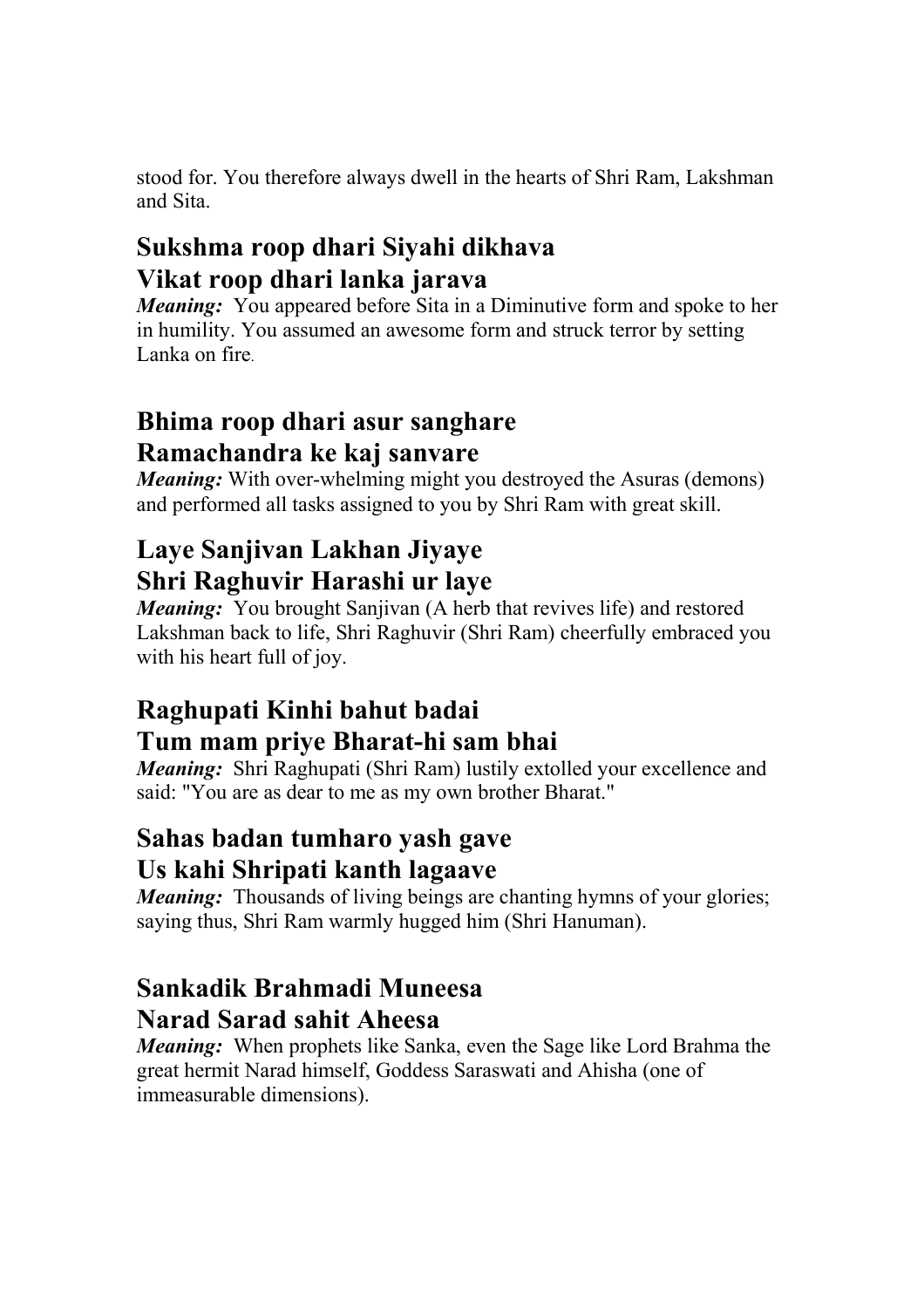# **Yam Kuber Digpal Jahan te Kavi kovid kahi sake kahan te**

*Meaning:* Even Yamraj (God of Death) Kuber (God of Wealth) and the Digpals (deputies guarding the four corners of the Universe) have been vying with one another in offering homage to your glories. How then, can a mere poet give adequate expression of your super excellence.

#### *Tum upkar Sugreevahin keenha Ram milaye rajpad deenha Tumharo mantra Vibheeshan mana Lankeshwar Bhaye Sub jag jana*

*Meaning*: You rendered a great service to Sugriv. You united him with Shri Ram and he installed him on the Royal Throne. By heeding your advice, Vibhishan became Lord of Lanka. This is known all over the Universe

### **Yug sahastra jojan par Bhanu Leelyo tahi madhur phal janu**

*Meaning:* On your own you dashed upon the Sun, which is at a fabulous distance of thousands of miles, thinking it to be a sweet luscious fruit.

# **Prabhu mudrika meli mukh mahee Jaladhi langhi gaye achraj nahee**

*Meaning:* Carrying the Lord's Signet Ring in your mouth, there is hardly any wonder that you easily leapt across the ocean

# **Durgaam kaj jagat ke jete Sugam anugraha tumhre tete**

*Meaning:* The burden of all difficult tasks of the world become light with your kind grace.

# *Ram dware tum rakhvare, Hoat na agya binu paisare*

*Meaning:* You are the sentry at the door of Shri Ram's Divine Abode. No one can enter it without your permission,

#### **Sub sukh lahai tumhari saran Tum rakshak kahu ko dar na**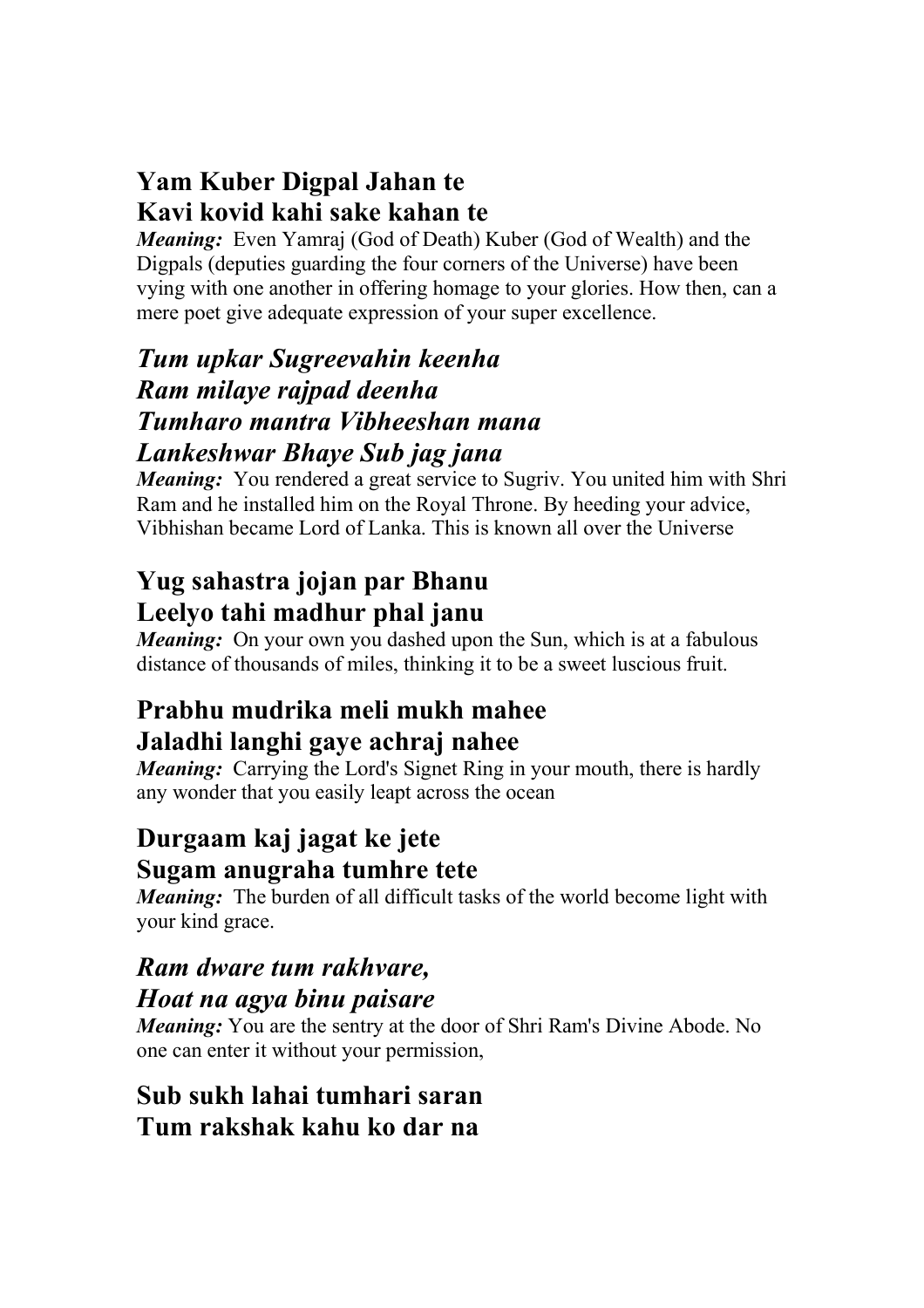*Meaning:* All comforts of the world lie at your feet. The devotees enjoy all divine pleasures and feel fearless under your benign Protection.

# **Aapan tej samharo aapai Teenhon lok hank te kanpai**

*Meaning:* You alone are befitted to carry your own splendid valour. All the three worlds (entire universe) tremor at your thunderous call.

# **Bhoot pisach Nikat nahin aavai Mahavir jab naam sunavai**

*Meaning*: All the ghosts, demons and evil forces keep away, with the sheer mention of your great name, O'Mahaveer!!

# **Nase rog harai sab peera Japat nirantar Hanumant beera**

*Meaning:* All diseases, pain and suffering disappear on reciting regularly Shri Hanuman's holy name.

# **Sankat se Hanuman chudavai Man Karam Vachan dyan jo lavai**

*Meaning:* Those who remember Shri Hanuman in thought, words and deeds with Sincerity and Faith, are rescued from all crises in life.

# **Sub par Ram tapasvee raja**

#### **Tin ke kaj sakal Tum saja**

*Meaning*: All who hail, worship and have faith in Shri Ram as the Supreme Lord and the king of penance. You make all their difficult tasks very easy.

# **Aur manorath jo koi lavai Sohi amit jeevan phal pavai**

*Meaning:* Whosoever comes to you for fulfillment of any desire with faith and sincerity, Will he alone secure the imperishable fruit of human life.

#### **Charon Yug partap tumhara Hai persidh jagat ujiyara**

*Meaning*: All through the four ages your magnificent glory is acclaimed far and wide. Your fame is Radiantly acclaimed all over the Cosmos.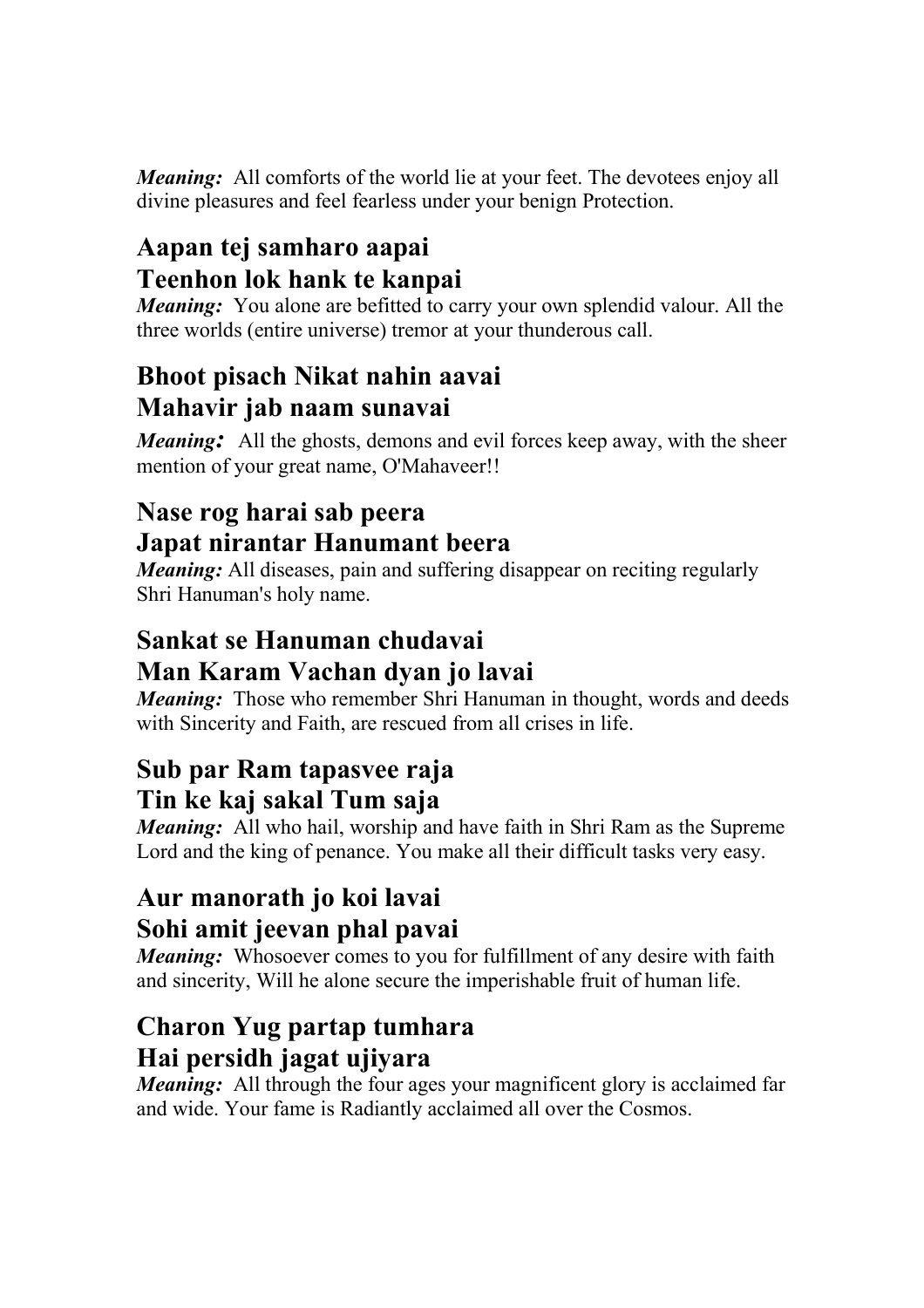#### **Sadhu Sant ke tum Rakhware Asur nikandan Ram dulhare**

*Meaning:* You are Saviour and the guardian angel of Saints and Sages and destroy all Demons. You are the angelic darling of Shri Ram.

### **Ashta sidhi nav nidhi ke dhata Us var deen Janki mata**

*Meaning*: You can grant to any one, any yogic power of Eight Siddhis (power to become light and heavy at will) and Nine Nidhis (Riches,comfort,power,prestige,fame,sweet relationship etc.) This boon has been conferred upon you by Mother Janki.

# **Ram rasayan tumhare pasa Sada raho Raghupati ke dasa**

*Meaning:* You possess the power of devotion to Shri Ram. In all rebirths you will always remain Shri Raghupati's most dedicated disciple.

# **Tumhare bhajan Ram ko pavai Janam janam ke dukh bisravai**

Through hymns sung in devotion to you, one can find Shri Ram and become free from sufferings of several births.

# **Anth kaal Raghuvir pur jayee Jahan janam Hari-Bakht Kahayee**

*Meaning*: If at the time of death one enters the Divine Abode of Shri Ram, thereafter in all future births he is born as the Lord's devotee.

# **Aur Devta Chit na dharehi Hanumanth se hi sarve sukh karehi**

*Meaning:* One need not entertain any other deity for Propitiation, as devotion of Shri Hanuman alone can give all happiness.

# **Sankat kate mite sab peera Jo sumirai Hanumat Balbeera**

*Meaning:* One is freed from all the sufferings and ill fated contingencies of rebirths in the world. One who adores and remembers Shri Hanuman.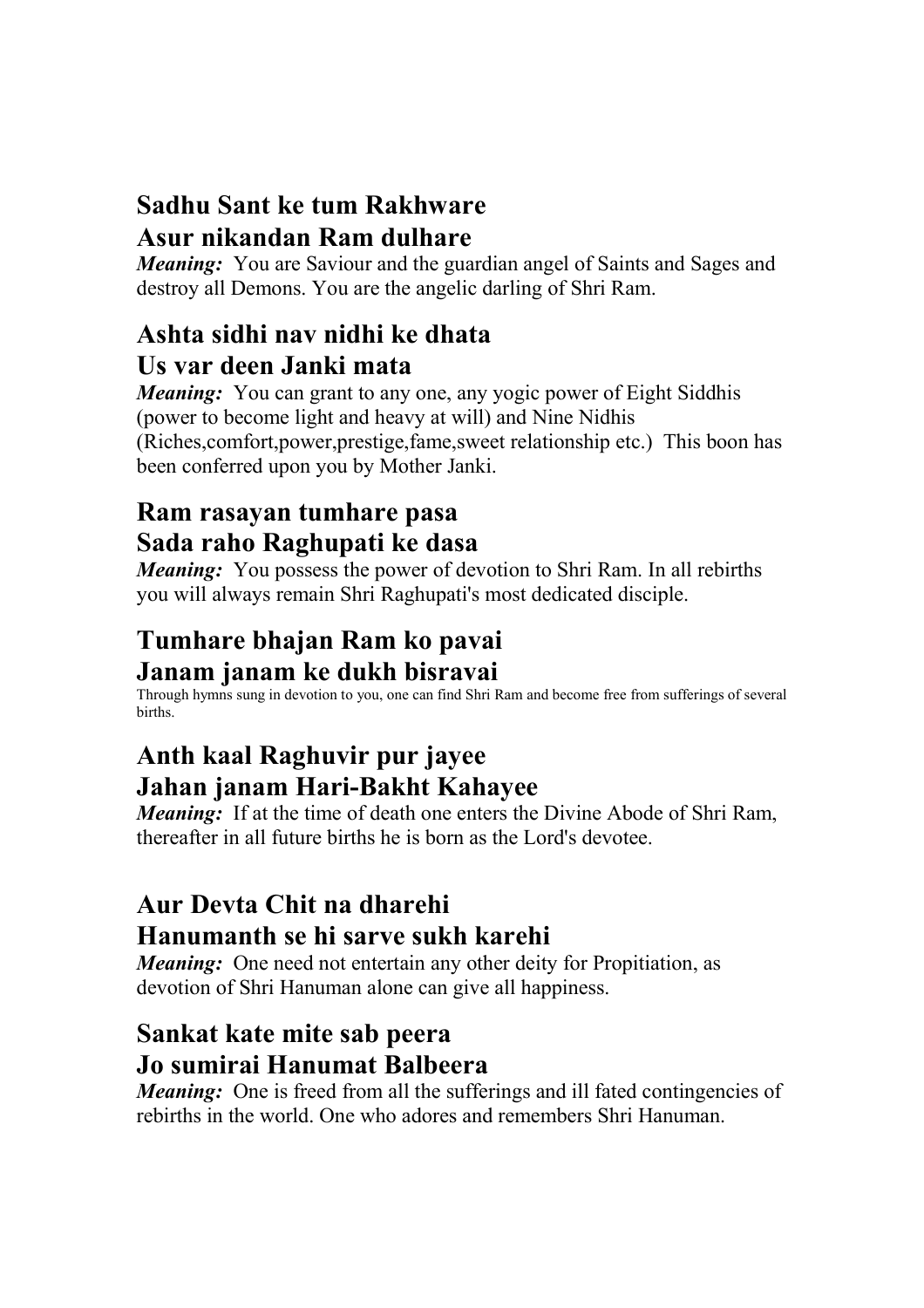# **Jai Jai Jai Hanuman Gosahin Kripa Karahu Gurudev ki nyahin**

*Meaning:* Hail, Hail, Hail, Shri Hanuman, Lord of senses. Let your victory over the evil be firm and final. Bless me in the capacity as my supreme guru (teacher).

# **Jo sat bar path kare kohi Chutehi bandhi maha sukh hohi**

*Meaning:* One who recites Chalisa one hundred times, becomes free from the bondage of life and death and enjoys the highest bliss at last.

# **Jo yah padhe Hanuman Chalisa Hoye siddhi sakhi Gaureesa**

*Meaning*: All those who recite Hanuman Chalisa (The forty Chaupais) regularly are sure to be benedicted. Such is the evidence of no less a witness as Bhagwan Sankar.

# **Tulsidas sada hari chera Keejai Das Hrdaye mein dera**

*Meaning:* Tulsidas as a bonded slave of the Divine Master, stays perpetually at his feet, he prays "Oh Lord! You enshrine within my heart & soul."

# **Pavantnai sankar haran, Mangal murti roop. Ram Lakhan Sita sahit, Hrdaye basahu sur bhoop.**

*Meaning:* Oh! conqueror of the Wind, Destroyer of all miseries, you are a symbol of Auspiciousness. Along with Shri Ram, Lakshman and Sita, reside in my heart. Oh! King of Gods.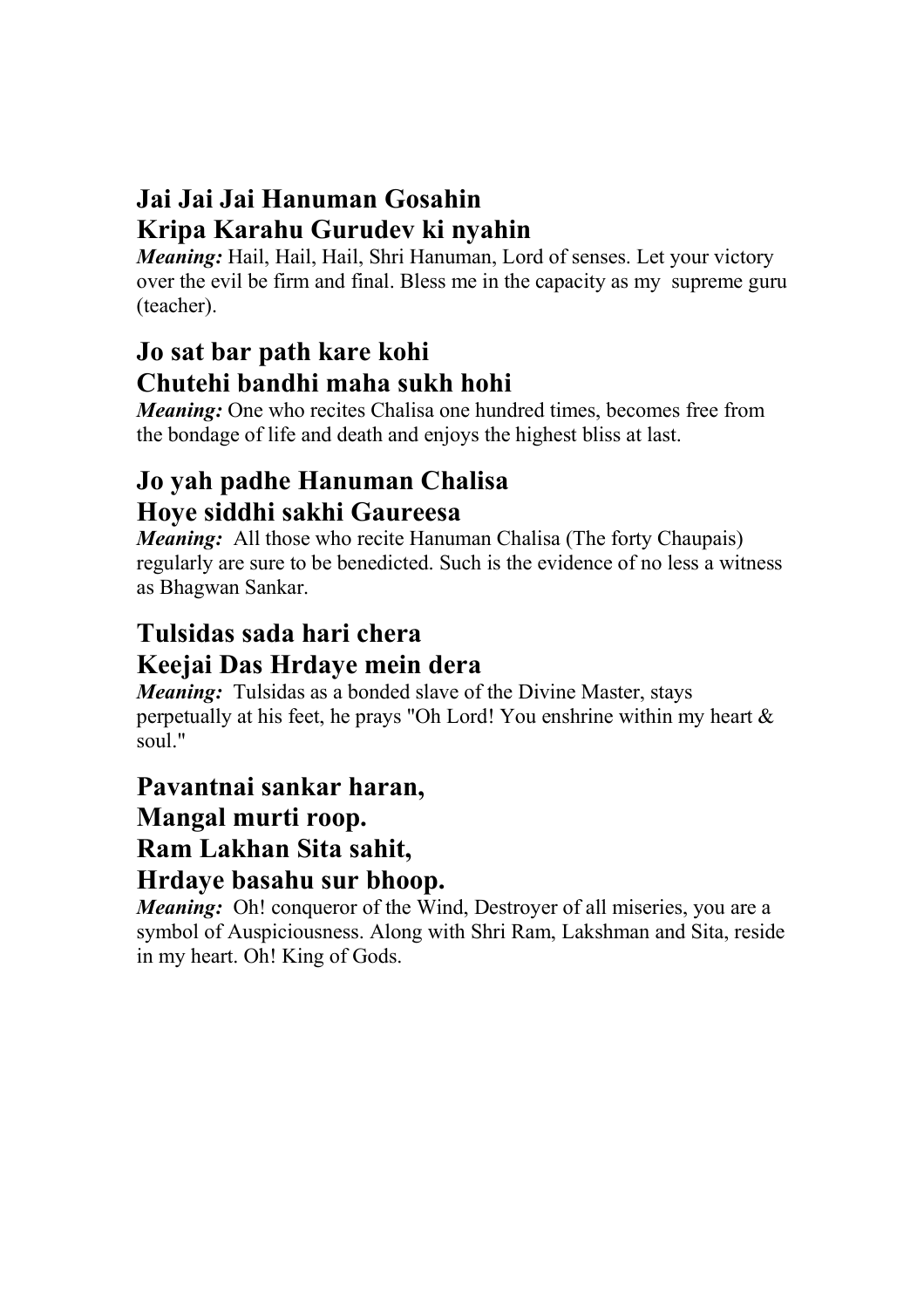

| Name :-                        | <b>Shri Yogeshwaranand Ji</b> |
|--------------------------------|-------------------------------|
| Mb.<br>$\cdot$ $\cdot$ $\cdot$ | +919917325788                 |
| Email $:-$                     | shaktisadhna@yahoo.com        |

#### **Some Of the Books Written By Shri Yogeshwarnand Ji**

#### **1. Baglamukhi Sadhna Aur Siddhi**



Download <http://www.scribd.com/doc/10935894/Baglamukhi-Sadhna-Aur-Siddhi>

#### 2. **Mantra Sadhna**



<http://www.scribd.com/doc/12594252/Mantra>

#### 3. **Shodashi Mahavidya**



 Download <http://www.scribd.com/doc/16314718/tripursundari-sadhna>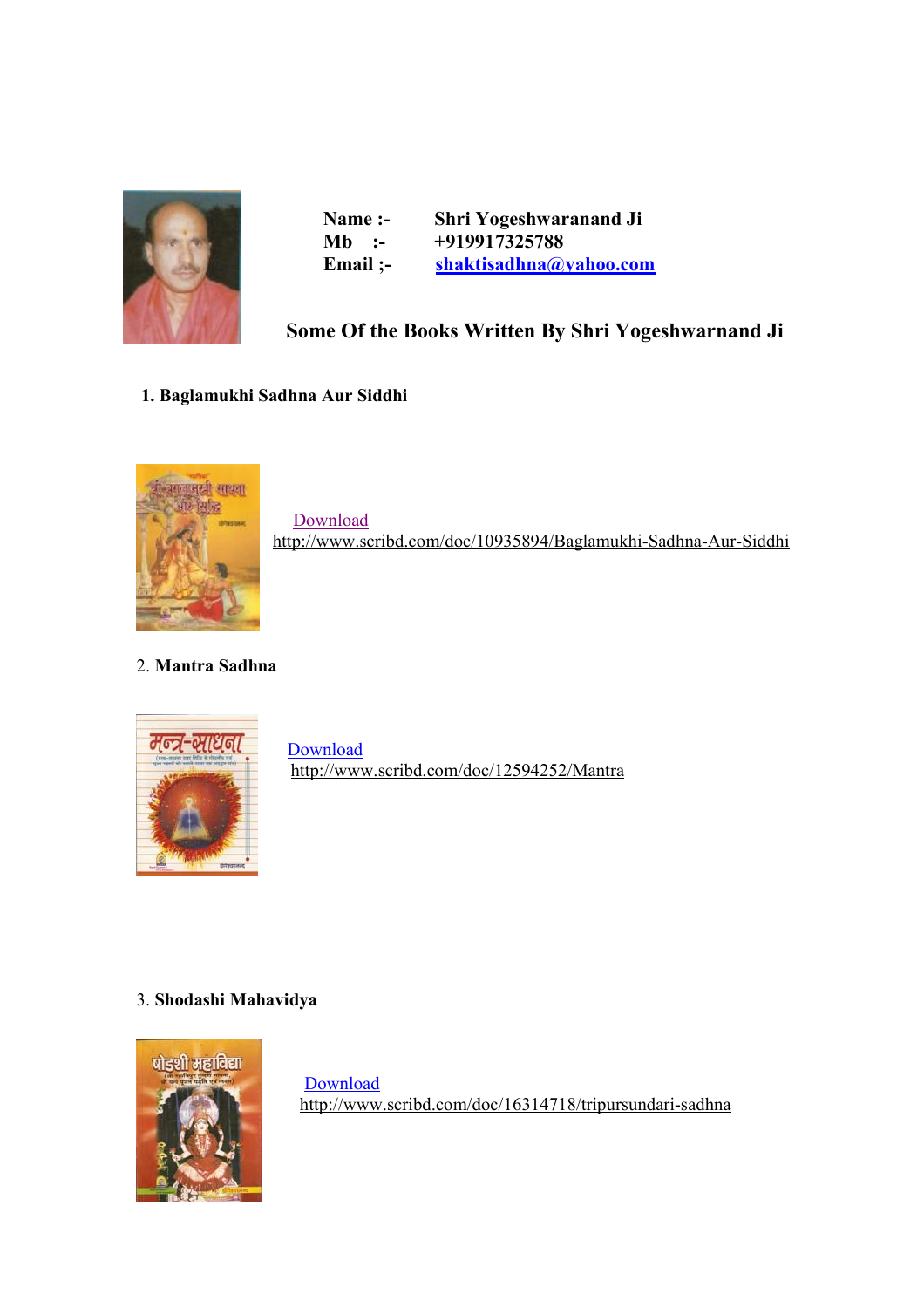**Other Articles on Scribd.com** 

**[http://www.scribd.com/doc/35418462/Pratyangira-](http://www.scribd.com/doc/35418462/Pratyangira)Mala-Mantra <http://www.scribd.com/doc/35364652/sri-vidya-lalita>-Tripursundari-Tantra-Sadhana <http://www.scribd.com/doc/35363636/vipreet>pratyangira-stotra <http://www.scribd.com/doc/34582093/Very-Rare>-Powerful-Mantras <http://www.scribd.com/doc/31327531/What-is-Nyasa>-How-to-do-it-what-is-it-s-importance-in-the-life-of-a-Sadhak <http://www.scribd.com/doc/33211292/panchanguli>sadhana [http://www.scribd.com/doc/30029387/Tripur-Bhairavi-](http://www.scribd.com/doc/30029387/Tripur-Bhairavi)Sadhna <http://www.scribd.com/doc/30029251/Bhuvaneshwari>-Sadhna <http://www.scribd.com/doc/29609298/Kundalini>-Jagran-Through-Sahasranamam [http://www.scribd.com/doc/27558078/Aghorastra-and-](http://www.scribd.com/doc/27558078/Aghorastra-and)Pashupatastra <http://www.scribd.com/doc/26138571/parvidya-grasini>prayog [http://www.scribd.com/doc/23324164/Procedure-to-Do-](http://www.scribd.com/doc/23324164/Procedure-to-Do)Baglamukhi-Havan-written-by-Shri-Yogeshwaranand-Ji [http://www.scribd.com/doc/21758211/Baglamukhi-](http://www.scribd.com/doc/21758211/Baglamukhi)Sahasranamam-in-English**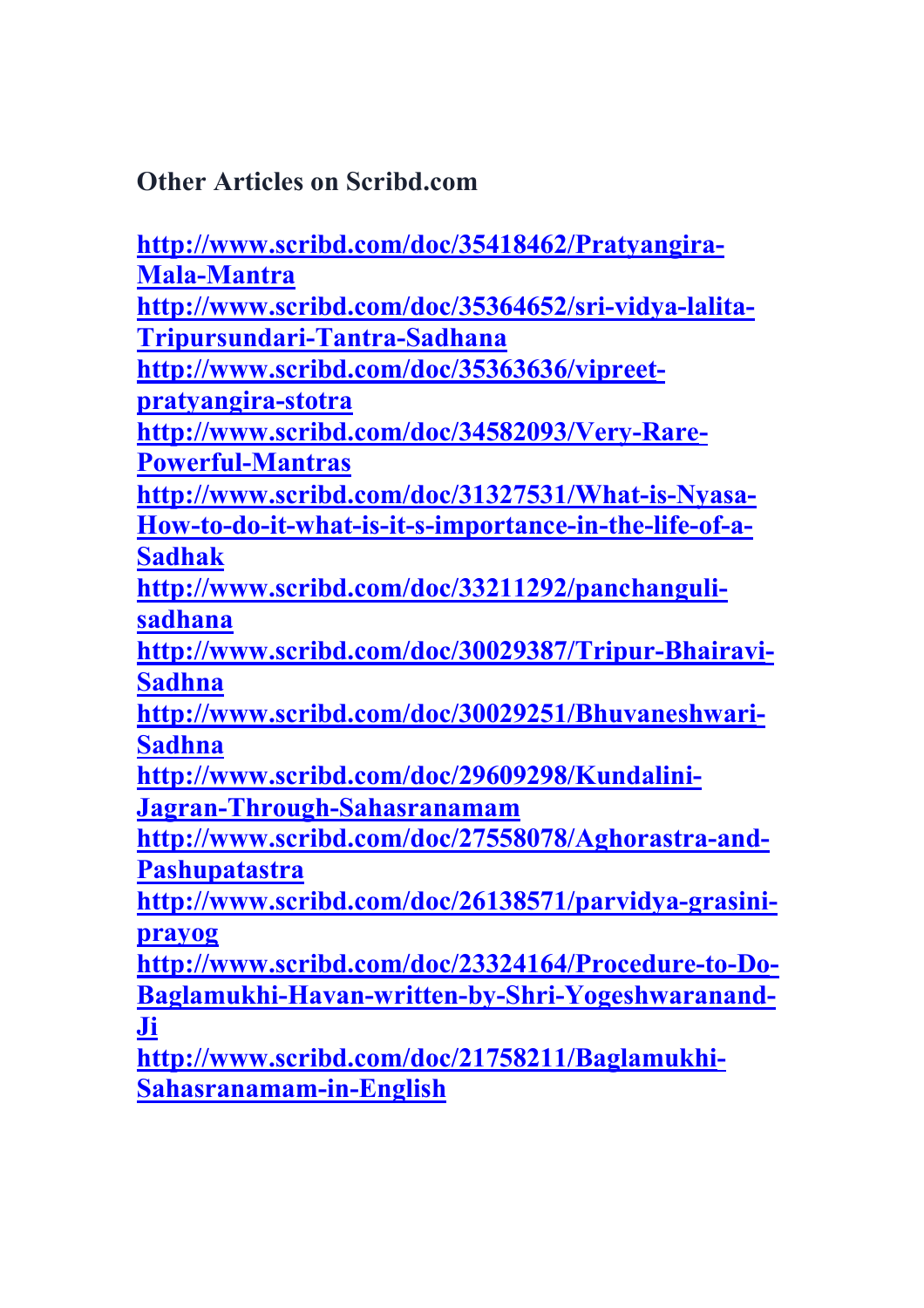**<http://www.scribd.com/doc/24014830/Effects-of-Saturn>in-All-the-Houses-written-By-Shri-Yogeshwaranand-Ji [http://www.scribd.com/doc/22297616/The-Way-of-](http://www.scribd.com/doc/22297616/The-Way-of)Living-the-Life-How-to-Meditate-How-to-Remove-Maya <http://www.scribd.com/doc/17309551/baglamukhi-puja> <http://www.scribd.com/doc/17737840/Siddh-kunjika>stotram [http://www.scribd.com/doc/17738268/BAGLAMUKHI-](http://www.scribd.com/doc/17738268/BAGLAMUKHI)PRATYANGIRA-KAVACH [http://www.scribd.com/doc/17763283/Shri-Baglamukhi-](http://www.scribd.com/doc/17763283/Shri-Baglamukhi)Brahmastra-Mala-Mantra [http://www.scribd.com/doc/17763395/Shri-Baglamukhi-](http://www.scribd.com/doc/17763395/Shri-Baglamukhi)Mala-Mantra [http://www.scribd.com/doc/17763661/Baglamukhi-](http://www.scribd.com/doc/17763661/Baglamukhi)Gayatri-Mantra-Astra [http://www.scribd.com/doc/17763908/Baglamukhi-](http://www.scribd.com/doc/17763908/Baglamukhi)Panchastra [http://www.scribd.com/Baglamukhi-Shabar-](http://www.scribd.com/Baglamukhi-Shabar)Mantra/d/17764807 [http://www.scribd.com/doc/17764997/Baglamukhi-](http://www.scribd.com/doc/17764997/Baglamukhi)Dhyaan-Mantra [http://www.scribd.com/doc/17765423/How-to-Take-](http://www.scribd.com/doc/17765423/How-to-Take)Sankalp-Before-Starting-Any-Sadhna [http://www.scribd.com/doc/17885297/Baglamukhi-](http://www.scribd.com/doc/17885297/Baglamukhi)Panjar-Stotram <http://www.scribd.com/doc/17884911/baglamukhi>kavach <http://www.scribd.com/doc/20584852/Shri-Bagla>-Suktam**